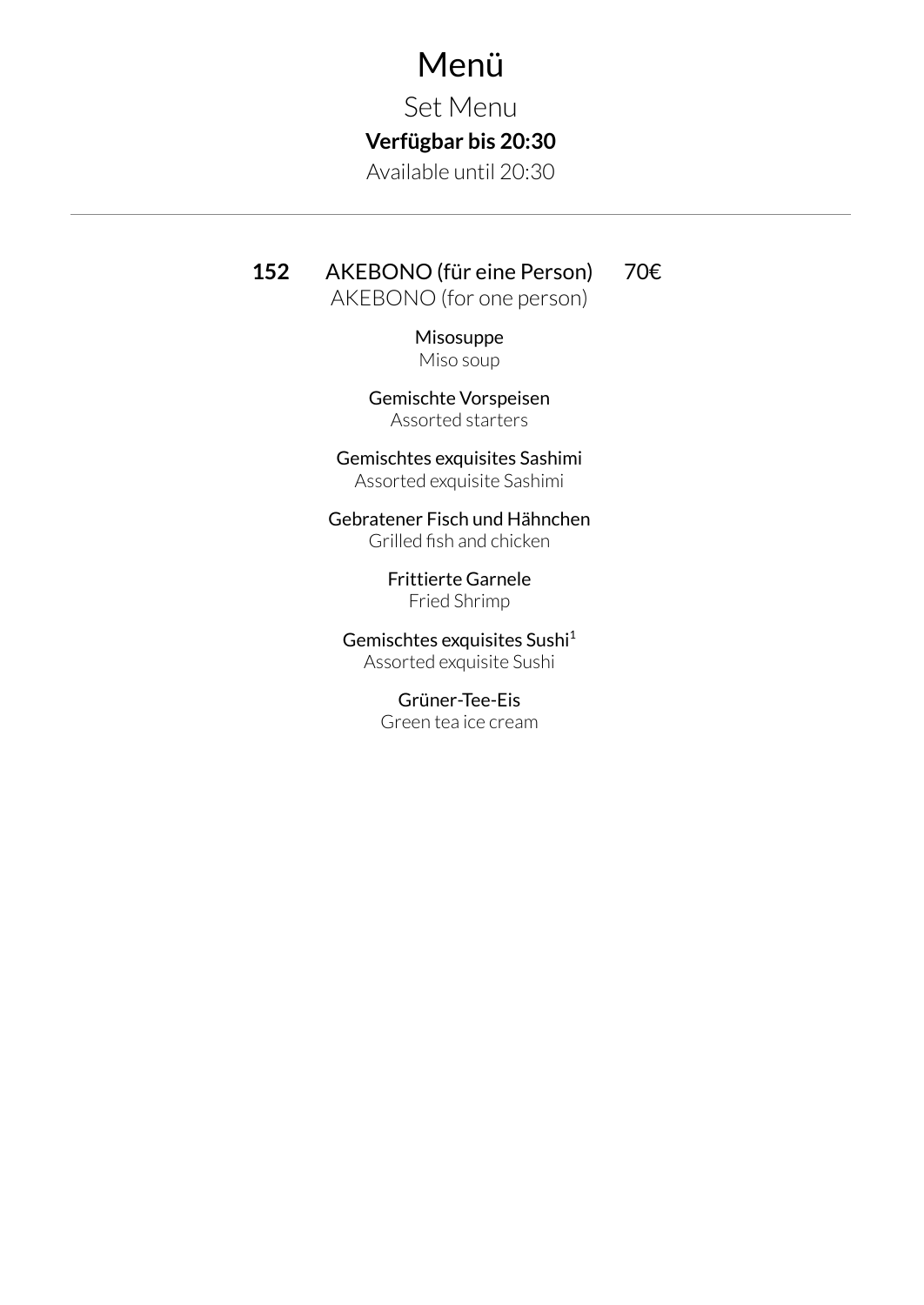# Sushi

|                               |                                                          | Et : Fotografien auf unserer Webseite Photographs on our website                                                                                      |      |
|-------------------------------|----------------------------------------------------------|-------------------------------------------------------------------------------------------------------------------------------------------------------|------|
|                               |                                                          | Gemischtes Sushi <sup>1</sup><br>Assorted Sushi <sup>2</sup>                                                                                          |      |
| $\mathbf 1$<br>tò             | MUSASHI (für eine Person)<br>MUSASHI (for one person)    | 6 Stücke Nigiri, 6 Stücke Maki A, B, C, D, F, R<br>6 pieces of Nigiri, 6 pieces of Maki                                                               | 25€  |
| $\overline{\mathbf{2}}$<br>tò | <b>KAITO</b> (für eine Person)<br>KAITO (for one person) | 8 Stücke Nigiri, 6 Stücke Maki A, B, C, D, F, R<br>8 pieces of Nigiri, 6 pieces of Maki                                                               | 30€  |
| 3<br>tò                       | YAMATO (für eine Person)<br>YAMATO (for one person)      | 10 Stücke exquisites Nigiri A, B, C, D, F, R<br>10 pieces of exquisite Nigiri                                                                         | 35€  |
| 5<br>tò                       | SHINANO (für zwei Personen)<br>SHINANO (for two persons) | 16 Stücke Nigiri, 6 Stücke Inside-Out Rolle A, B, C, D, F, R<br>16 pieces of Nigiri, 6 pieces of inside-out rolls                                     | 60€  |
| 8<br>tò                       | HYUGA (für drei Personen)<br>HYUGA (for three persons)   | 24 Stücke Nigiri, 12 Stücke Inside-Out Rolle A, B, C, D, F, R<br>24 pieces of Nigiri, 12 pieces of inside-out rolls                                   | 90€. |
|                               |                                                          | Sushi-Sashimi Kombinationen <sup>2</sup><br>Sushi-Sashimi Combinations <sup>2</sup>                                                                   |      |
| 6                             | TAIHOH (für eine Person)<br>TAIHOH (for one person)      | 6 Stücke Nigiri, ½ Portion Sashimi, 3 Stücke California Roll A, B, C, D, F, R<br>6 Pieces of Nigiri, 1/2 portion Sashimi, 3 pieces of California Roll | 32€  |
| 7                             | MOGAMI (für zwei Personen)<br>MOGAMI (for two persons)   | 10 Stücke Nigiri, Sashimi, 6 Stücke California Roll A, B, C, D, F, R<br>10 Pieces of Nigiri, Sashimi, 6 pieces of California Roll                     | 60€  |
|                               |                                                          | Donburi - Sushi in Schüssel<br>Donburi - Rice Bowl Dish                                                                                               |      |
| 33<br>tò                      | Chirashi Sushi                                           | Verschiedene rohe Fische auf Sushi-Reis A, B, C, D, F, R<br>Varieties of raw fish on sushi rice                                                       | 27€  |
| 34                            | Tekka Don                                                | Roher Thunfisch auf Sushi-Reis D, N<br>Raw tuna on sushi rice                                                                                         | 27€  |

**35** Shake Ikura Don Roher Lachs und Lachskaviar auf Sushi-Reis A, D, N<br>Raw salmon and its roe on sushi rice Raw salmon and its roe on sushi rice 25€

<sup>&</sup>lt;sup>1</sup> Wasabi wird in Sushi verwendet. Der Inhalt ist festgelegt. Wasabi is used in Sushi. The contents are fixed.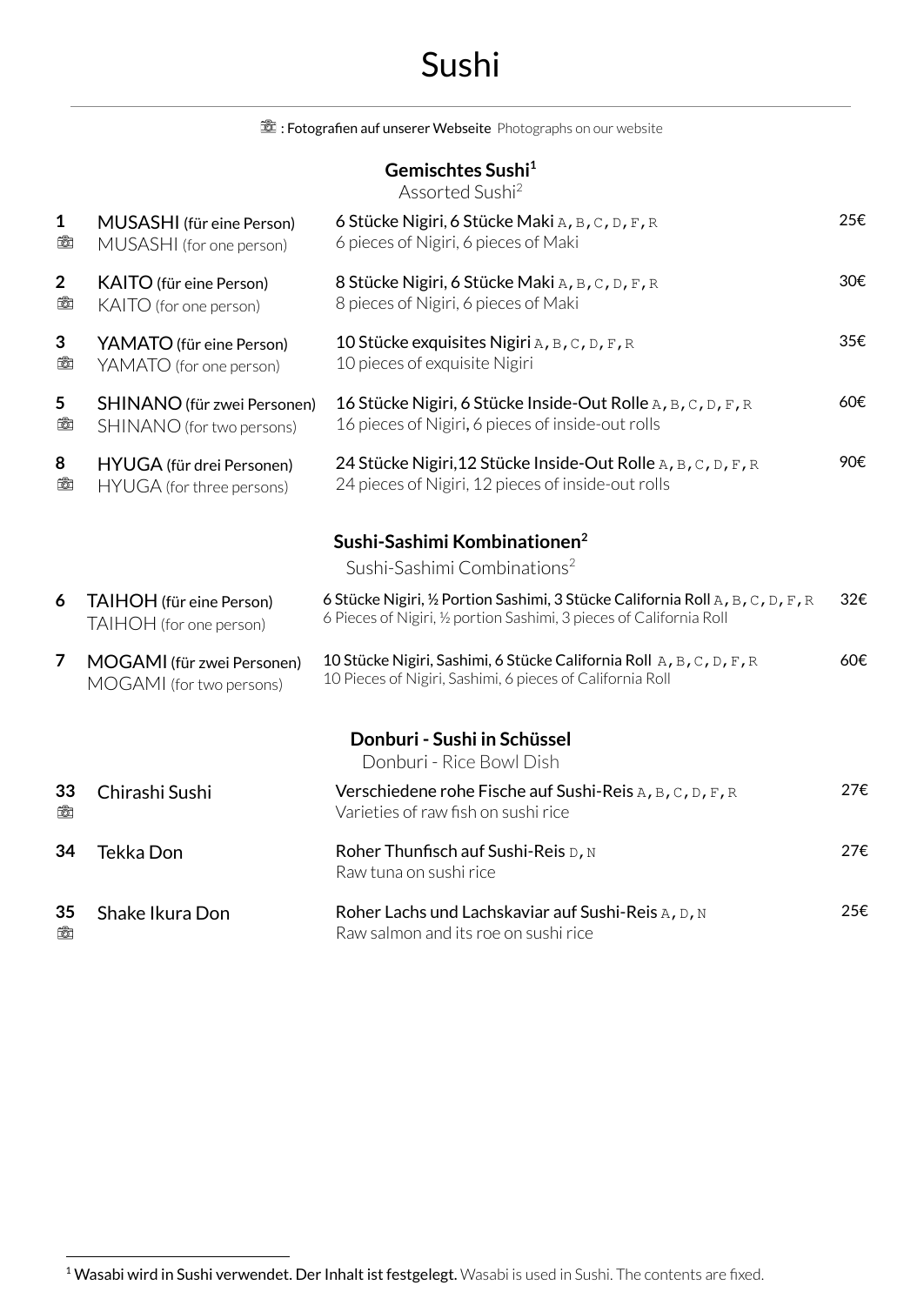# Sushi à la carte

### **<u>**</u>:Gekocht Cooked **V**:Vegan Vegan

### **Nigiri** (jeweils ein Stück pro Bestellung) **<sup>2</sup>**

Nigiri <sup>3</sup> (one piece each order)

| 10      | Maguro $D$<br>Thunfisch<br>Tuna                          | 4€ | 16 | Tai D<br>Dorade<br>Sea bream                     | 4€ | 24      | <b>Ika</b> R<br>Tintenfisch<br>Squid                        | 4€ |
|---------|----------------------------------------------------------|----|----|--------------------------------------------------|----|---------|-------------------------------------------------------------|----|
| 11      | Chutoro $D$<br>Thunfisch mittelfett<br>Medium fatty tuna | 7€ | 17 | Suzuki D<br>Loup de mer<br>Sea bass              | 4€ | 25      | <b>Tako</b> R<br>Oktopus<br>Octopus                         | 3€ |
| 12      | Otoro <u>p</u><br>Thunfisch fett<br>Fatty tuna           | 8€ | 18 | Hamachi <sub>D</sub><br>Yellowtail<br>Yellowtail | 6€ | 26<br>₳ | <b>Татаgo</b> А, С, F<br>Eierstich<br>Plain omelette        | 2€ |
| 13      | Shake $\nu$<br>Lachs<br>Salmon                           | 4€ | 19 | Amaebi B<br>Süßgarnele<br>Sweet prawns           | 4€ | 27      | Ikura $A$ , F<br>Lachskaviar<br>Salmon roe                  | 5€ |
| 14<br>户 | Ebi <sub>B</sub><br>Garnele<br>Prawn                     | 4€ | 20 | $H$ otate R<br>Jakobsmuschel<br>Scallop          | 4€ | 28      | Tobiko $_{\rm F}$<br>Fliegenfischkaviar<br>Flying fish roe  | 4€ |
| 15      | Kani B<br><b>Krebs</b><br>Crab                           | 5€ | 21 | Hokkigai R<br>Schmetterlingsmuschel<br>Surf clam | 4€ | 30      | Unagi $A$ , $D$ , $F$<br>Gegrillter Flussaal<br>Grilled eel | 6€ |

### **Hosomaki <sup>3</sup>** (jeweils sechs Stücke pro Bestellung)

Hosomaki <sup>3</sup> (six pieces each order)

5€

6€

6€

| 40 | <b>Tekka Maki</b> D<br>Thunfisch<br>Tuna                             | 8€  | 45<br>\? | Kappa Maki N<br>Gurke, Sesam<br>Cucumber, sesame                                    | 4€ | 46       | Avocado Maki<br>Avocado<br>Avocado                                                  |
|----|----------------------------------------------------------------------|-----|----------|-------------------------------------------------------------------------------------|----|----------|-------------------------------------------------------------------------------------|
| 41 | Shake Maki D<br>Lachs<br>Salmon                                      | 8€  | 48<br>\? | <b>Oshinko Maki</b> N<br>Eingelegter Rettich, Sesam<br>Pickled radish, sesame       | 5€ | 49<br>V  | Kanpyo Maki A, F<br>eingelegter Kürbis<br>Pickled pumpkin                           |
| 42 | Negitoro Maki D<br>Thunfischbauch, Lauch<br>Fatty tuna, spring onion | 15€ | 47<br>۱r | Umekyu Maki N<br>Gurke, getrocknete Pflaumen, Sesam<br>Cucumber, dried plum, sesame | 5€ | 50<br>۱î | Natto Maki F<br>Fermentierte Sojabohnen, Lauch<br>Fermented soy beans, spring onion |
| 43 | Torotaku Maki ג, א                                                   | 15€ |          |                                                                                     |    |          |                                                                                     |

## **Uramaki - Inside-Out Rolle** (jeweils sechs Stücke pro Bestellung)

Uramaki - Inside-out rolls (six pieces each order)

| 60      | California Roll $B, C$<br>Garnele, Avocado, Gurke,<br>Fliegenfischkaviar<br>Prawn, avocado, cucumber,<br>flying fish roe | 10€ | 63       | Spicy Tuna Roll D<br>Thunfisch, Gurke, Lauch,<br>Fliegenfischkaviar, Chilisoße<br>Tuna, cucumber, spring onion,<br>flying fish roe, chili sauce    | 12€ | 65 | Hotate Roll $A$ , F<br>Jakobsmuschel, Lauch, Avocado,<br>eingelegte Kürbis,<br>Fliegenfischkaviar<br>Scallop, spring onion, avocado,<br>pickled pumpkin, flying fish roe | 12€ |
|---------|--------------------------------------------------------------------------------------------------------------------------|-----|----------|----------------------------------------------------------------------------------------------------------------------------------------------------|-----|----|--------------------------------------------------------------------------------------------------------------------------------------------------------------------------|-----|
| 61      | Alaska Roll D, N<br>Lachs, Gurke, Lauch, Sesam<br>Salmon, cucumber, spring<br>onion, sesame                              | 10€ | 64       | Spicy Salmon Roll D, N<br>Lachs, Gurke, Lauch,<br>Fliegenfischkaviar, Chilisoße<br>Salmon, cucumber, spring<br>onion, flying fish roe, chili sauce | 12€ | 67 | Boston Roll $D, F$<br>Thunfisch, Avocado.<br>Fliegenfischkaviar<br>Tuna, avocado, flying fish roe                                                                        | 10€ |
| 62<br>Ô | Unakyu Roll $A, D, F, N$<br>Aal, Gurke, Sesam, Aalsoße<br>Eel, cucumber, sesame, eel sauce                               | 14€ | 66<br>۱P | Goma Ae Roll $A$ , $F$ , $N$<br>Spinat, Sesamsoße<br>Spinach, sesame sauce                                                                         | 8€  |    |                                                                                                                                                                          |     |

<sup>2</sup> Wasabi wird in Sushi verwendet. Wasabi is used in Sushi.

Thunfischbauch, eingelegter

Fatty tuna, pickled radish, sesame

Rettich, Sesam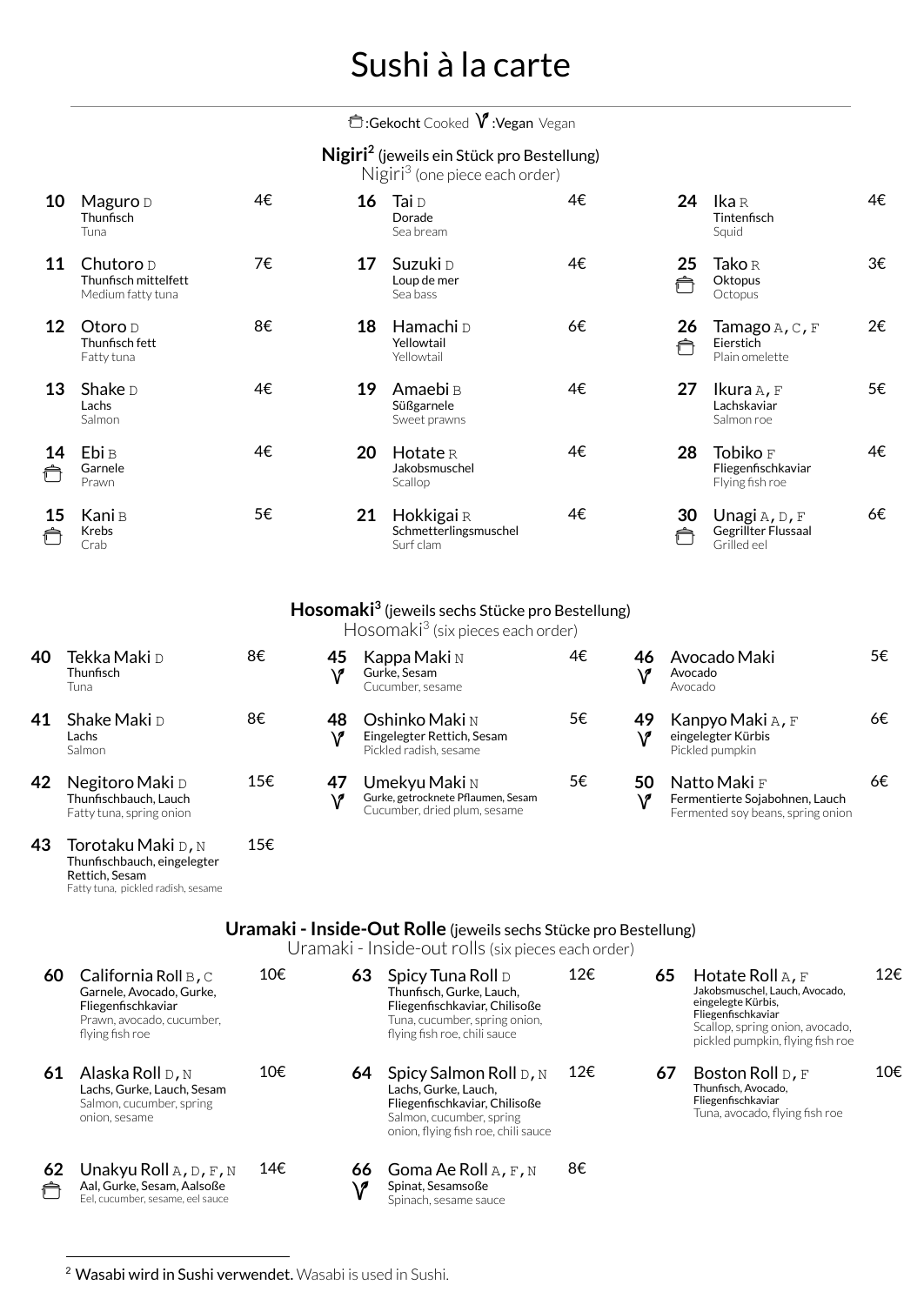## Vorspeisen **Starters**

|                   |                                                                                                                                                                                     |     |                     | $\mathsf V$ :Vegan Vegan, t $\widehat{\boxtimes}$ : Fotografien auf unserer Webseite Photographs on our website                        |
|-------------------|-------------------------------------------------------------------------------------------------------------------------------------------------------------------------------------|-----|---------------------|----------------------------------------------------------------------------------------------------------------------------------------|
| 105               | Tori Teriyaki $A, C, F$<br>Gebratene Hähnchen mit Teriyakisoße<br>Grilled chicken with teriyaki sauce                                                                               | 14€ | 124                 | * Ohitashi A, D, F<br>Gekochter Spinat mit Ohitashisoße<br>Blanched spinach with ohitashi sauce                                        |
| 108               | Hotate Butter $A$ , $F$ , $G$ , $R$<br>Gebratene Jakobsmuscheln mit<br>Butter-Sojasoße<br>Lightly fried scallops with butter-soy sauce                                              | 15€ | 126                 | * Hiya Yakko D, F<br>Kalter Tofu mit Seetang, Ingwer, Lauch<br>Cold tofu with seaweed, ginger, spring onion                            |
| 109               | Saikoro Steak A, F<br>Würfel vom Rind mit japanischer Steaksoße<br>Cubes of beefsteak with Japanese steak sauce                                                                     | 15€ | 133                 | Bakudan $A$ , $D$ , $F$ , $R$<br>Roher Fisch und Gemüse, Natto mit getrockenen<br>Nori<br>Raw fish and vegetables, Natto with dry nori |
| 110<br>tà v       | * Edamame F<br>Gekochte und gesalzene grüne Sojabohnen<br>Steamed and salted soy beans                                                                                              | 6€  | 134<br>$\mathsf{V}$ | Natto F<br>Fermentierte Sojabohnen, Lauch<br>Fermented soybeans, spring onion                                                          |
| 114<br>齿          | Dashimaki Tamago A, C, F<br>Japanisches Omelette<br>Japanese omelet                                                                                                                 | 8€  |                     |                                                                                                                                        |
| 117<br>$\sqrt{2}$ | Nasu Dengaku A, F, N<br>Frittierte Aubergine mit Misosoße<br>Fried aubergine with miso sauce                                                                                        | 8€  | 100<br>$\mathsf{V}$ | <b>Rice</b><br>Gekochter Reis<br>Cooked rice                                                                                           |
| 118<br>$\sqrt{2}$ | * Agedashi Tofu A, F<br>Gebackener Tofu mit Lauch, geriebenem<br>Rettich und Seetang in Tempurasoße<br>Fried Tofu with grated white radish and seaweed<br>in tempura sauce          | 8€  | $\mathsf{V}$        | Gari<br>Eingelegter Ingwer<br>Pickled ginger                                                                                           |
| 119<br>$\sqrt{2}$ | * Agedashi Nasu A, F<br>Gebackene Aubergine mit Lauch, geriebenem<br>Rettich und Seetang in Tempurasoße<br>Fried aubergine with grated white radish and<br>seaweed in tempura sauce | 8€  |                     |                                                                                                                                        |
| 120               | Hitokuchi Katsu <sup>3</sup> A, C, F, M<br>Kleine Schweinekoteletts nach japanischer Art<br>Small pork cutlet in Japanese style                                                     | 15€ | 95<br>$\mathsf{V}$  | Grüner Salat A, F, L<br>Green salad                                                                                                    |
| 121<br>命          | Maguro Tataki A, D, F<br>Leicht gebratenes Thunfisch-Carpaccio, Lauch<br>Lightly broiled tuna carpaccio, spring onion                                                               | 16€ | 96<br>tà y          | Kaiso Salat A, F, N<br>Seetangsalat<br>Seaweed salad                                                                                   |
| 122<br>tà v       | * Goma Ae A, F, N<br>Gekochter Spinat mit Sesamsoße<br>Blanched spinach with sesame sauce                                                                                           | 6€  |                     |                                                                                                                                        |
|                   |                                                                                                                                                                                     |     |                     |                                                                                                                                        |

### \*Auch in kleinen Portionen erhältlich.

6€

6€

18€

5€

2€

2€

7€

9€

\*Small sizes are also available.

<sup>&</sup>lt;sup>3</sup> Soße hält Farbstoff. Sauce has colouring.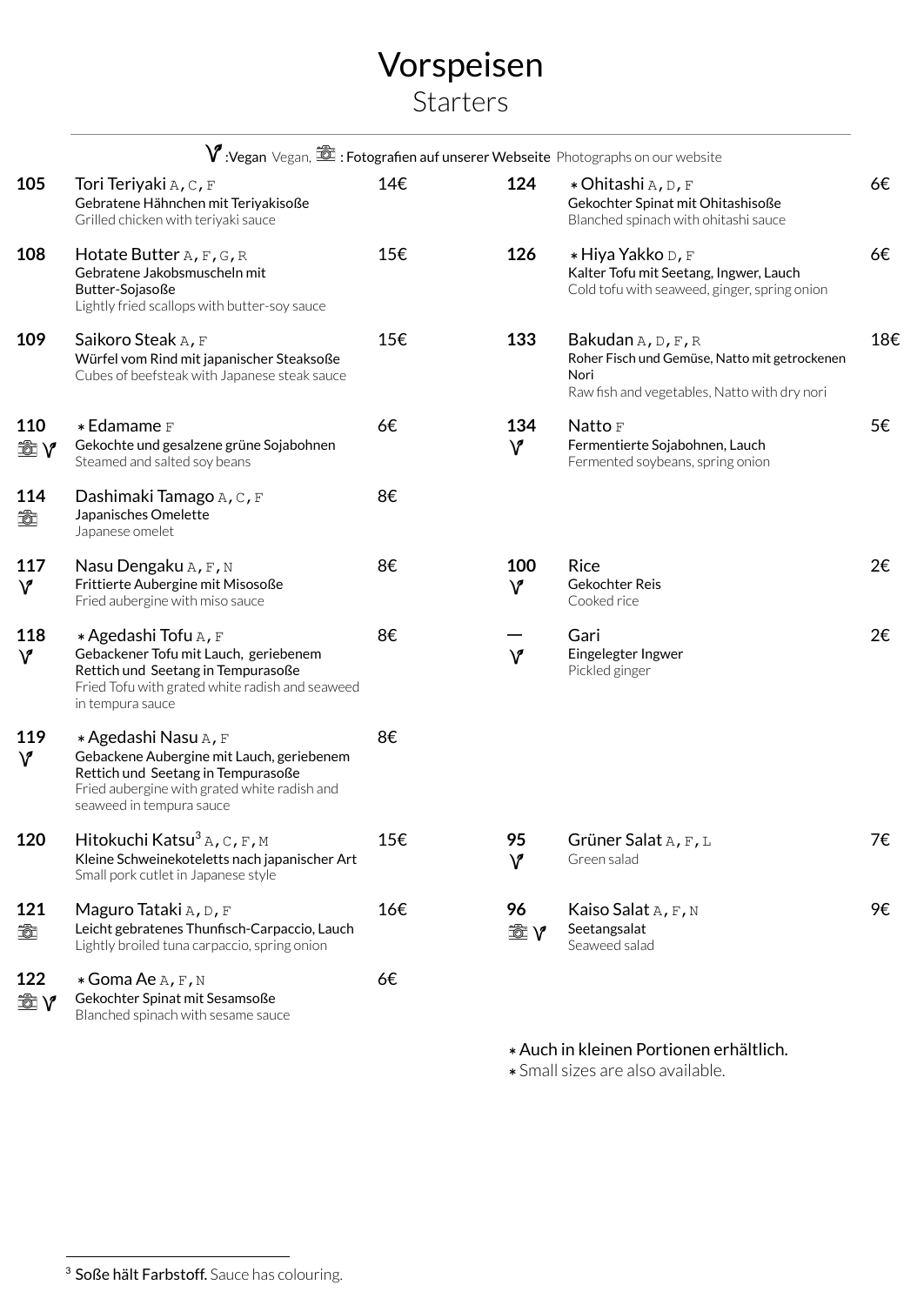| 80 | Sashimi Moriawase B, D, R<br>Gemischter roher Fisch<br>Assorted raw fish                                             |     |
|----|----------------------------------------------------------------------------------------------------------------------|-----|
| 81 | Tokusen Sashimi Moriawase B, D, R<br>Gemischter roher Fisch des Tages<br>Assorted raw fish from the catch of the day | 42€ |
| 82 | Maguro Sashimi D<br>Thunfisch<br>Tuna                                                                                | 30€ |
| 83 | Shake Sashimi D<br>Lachs<br>Salmon                                                                                   | 26€ |
| 84 | Maguro Shake Sashimi D<br>Thunfisch und Lachs<br>Tuna and salmon                                                     | 28€ |

Die Sushi-Sashimi Kombination wird auf der Sushiseite vorgestellt. Sushi-Sashimi Combination is introduced on the Sushi page.

Auf Wunsch stellen wir Ihnen gerne ein individuelles Sashimi zusammen. We would be happy to prepare an individually tailored Sashimi upon request.

## Suppen und Nudelgerichte Soups and Noodles

 $\forall$  :Vegan Vegan,  $\widehat{\boxtimes}$  : Fotografien auf unserer Webseite Photographs on our website

**Nudelgerichte** Noodles

Soups

| Misowan F<br>Suppe auf Sojabasis mit Tofu, Seetang, Lauch<br>Soy-based soup with tofu, seaweed and spring<br>onion           | 4€   | 162<br>${\sf V}$    | Kake Soba A, F<br>Warme Buchweizennudeln in Sojabrühe<br>Buckwheat noodles in soy broth                | 10€. |
|------------------------------------------------------------------------------------------------------------------------------|------|---------------------|--------------------------------------------------------------------------------------------------------|------|
| Nameko Misowan F<br>Suppe auf Sojabasis mit Tofu, Seetang, Lauch<br>mit japanischen Pilzen<br>Misowan with Japanese mushroom | 4,5€ | 162<br>$\mathsf{V}$ | Kake Udon A, F<br>Warme Weizennudeln in Sojabrühe<br>Wheat noodles in soy broth                        | 10€. |
| Akadashi Misowan A, F<br>Suppe auf Sojabasis mit Tofu, Seetang, Lauch<br>auf Akadashi-Misobasis<br>Akadashi-Based Misowan    | 5€   | 163<br>tà V         | Zaru Soba A, F<br>Kalte Buchweizennudeln mit Tentsuyusoße<br>Cold buckwheat noodle with Tentsuyu sauce | 10€. |
| Fish Misowan $D, F$<br>Suppe auf Sojabasis mit Meeresfrüchten,<br>Lauch<br>Soy-based soup with seafood, spring onion         | 8€   | 163<br>tà V         | Zaru Udon A, F<br>Kalte Weizennudeln mit Tentsuyusoße<br>Cold wheat noodle with Tentsuyu sauce         | 10€. |
|                                                                                                                              |      |                     |                                                                                                        |      |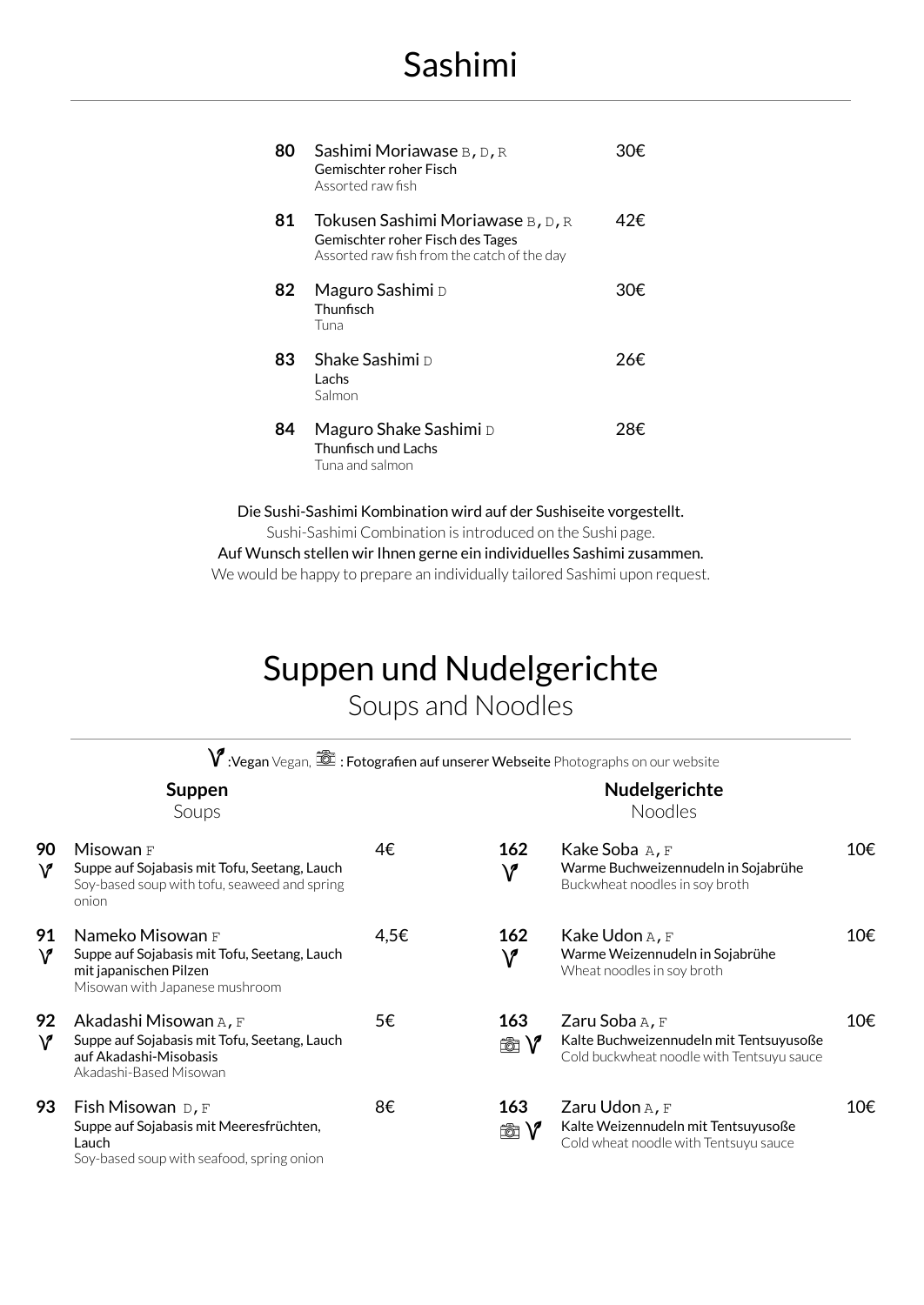| 142 | Matcha-Eis $\circ$ , $\circ$<br>Grüner-Tee-Eis mit Früchten<br>Green tea ice cream with fruits                                       |    |
|-----|--------------------------------------------------------------------------------------------------------------------------------------|----|
|     | 142 Vanilleeis C, G<br>Vanilleeis mit Früchten<br>Vanilla ice cream with fruits                                                      | Κ€ |
| 143 | Yaki-Eis $A, C, G$<br>im knusprigen Teigmantel angebratenes<br>Vanilleis mit Früchten<br>Vanilla ice cream in a fried crispy coating |    |

Informationen zu warmen Getränken wie Espresso finden Sie auf der Getränkeseite.

For hot drinks such as espresso, please see drinks section.

# Über Uns About us

Japanisches Restaurant Kaito Gabelsbergerstraße 85 80333 München Tel: 089 5205 9455

Öffnungszeiten: Di. - Sa. 18.00 -21.00 Uhr Bestellung von Getränken bis 20.30 Uhr, warme und kalte Küche bis 20.00 Uhr Sonn-/Mon- und Feiertags geschlossen Opening Hours: Tue. - Sat. 18:00-21:00 Last order for drinks at 20:30, for food at 20:00 Closed on Sundays, Mondays and public holidays

Unseren Betriebsurlaub finden Sie auf unserer Homepage.

For holidays, please visit our homepage.

 $\overline{\mathbb{R}}$  HP: https://www.kaito-restaurant.com/ Facebook: @Kaito.restaurant

In unseren Preisen sind Bedienungsgelder nicht enthalten. Alle Preise verstehen sich inklusive Mehrwertsteuer. All prices include tax, but no service charge.

Sie können fast jedes Gericht mit nach Hause nehmen. Auf Anfrage akzeptieren wir zur Mittagszeit und für Feiertage auch Bestellungen zum Mitnehmen und Reservierungen privater Feiern.

You can take out most food. On request, we are happy to accept reservations for take-away or private parties during lunch time and holidays.

Vegetarisches Zeichen by https://icons8.de Cooked icon and camera icon made by Good Ware from www.flaticon.com Allergen icon made by Freepik from www.flaticon.com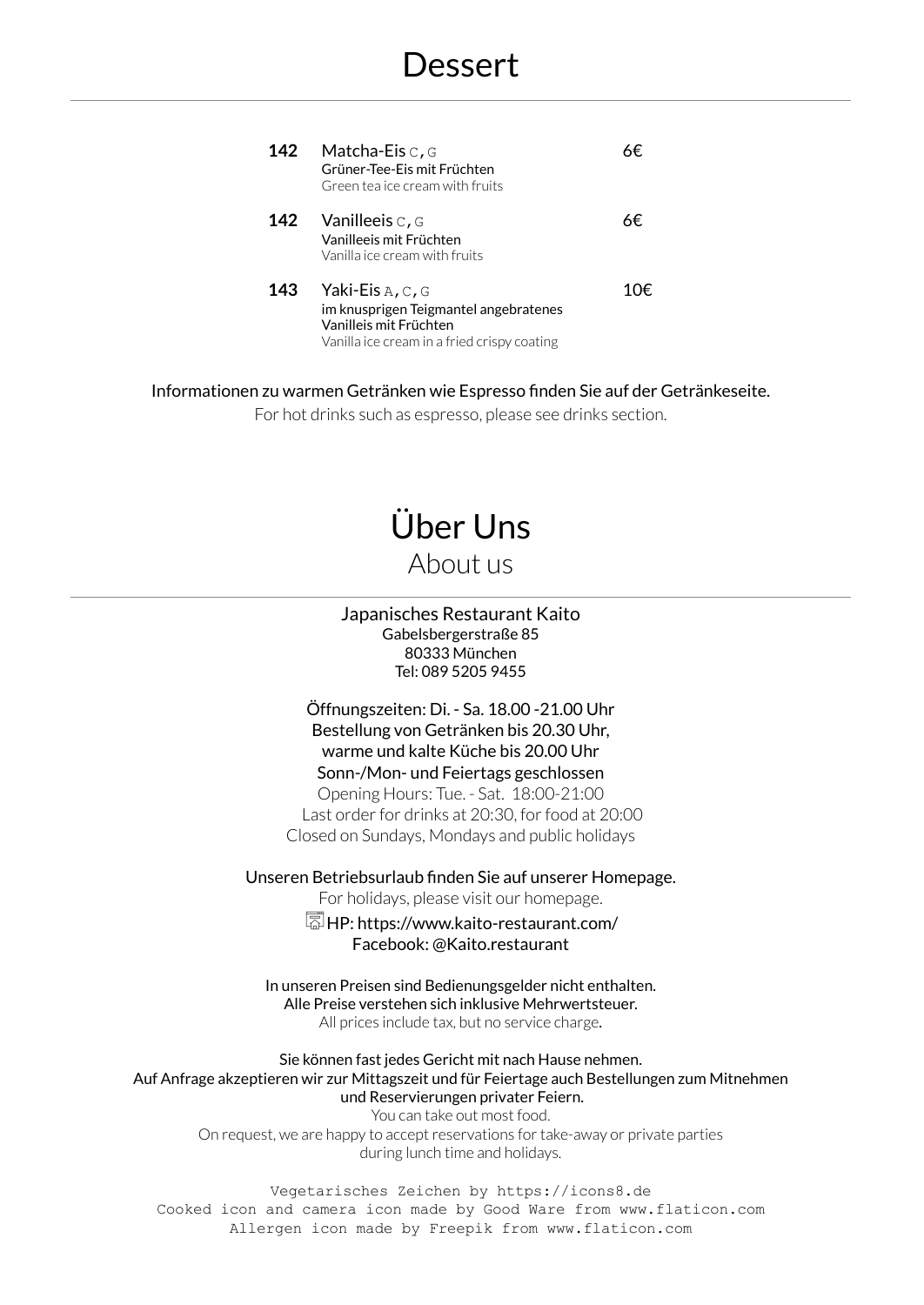# Getränke

## Drinks

## **Apéritif**

Apéritif

| 201 | Umeshu (Pflaumenwein)<br>Umeshu (plum liqueur)            | $0,5$ cl | 3,5€ |
|-----|-----------------------------------------------------------|----------|------|
|     | <b>Biere</b><br>Beers                                     |          |      |
| 213 | <b>Kirin</b> Ichiban Shibori A<br>Kirin Ichiban Shibori   | 0,331    | 5€   |
| 212 | <b>Augustiner Edelstoff A</b><br>Augustiner Edelstoff     | 0,331    | 4€   |
| 210 | <b>Warsteiner Pilsner A</b><br>Warsteiner Pilsner         | 0,301    | 4€   |
| 211 | <b>Franziskaner Weißbier A</b><br>Franziskaner wheat beer | 0,301    | 4€   |
| 216 | Warsteiner Alkoholfrei A<br>Warsteiner alcohol-free       | 0,301    | 4€   |
| 217 | <b>Radler</b> A<br>Radler                                 | 0,301    | 4€.  |

### **Sake**

#### warm oder kalt warm or cold

| 220 | Ozeki<br>Ozeki         | Leicht und erfrischend, ein ausgewogener, beliebter Likör, der<br>kalt oder heiß getrunken werden kann<br>Light and refreshing, a well-balanced popular liqueur that can be<br>drunk either cold or hot | 0,181 | 4,5€ |
|-----|------------------------|---------------------------------------------------------------------------------------------------------------------------------------------------------------------------------------------------------|-------|------|
| 221 | Dassai<br>Dassai       | Süßer Duft, Harmonie von Säure und Süße mit reichem<br>Geschmack<br>Sweet scent, harmony of sourness and sweetness with rich flavor                                                                     | 0.181 | 15€. |
| 221 | <b>Fudo</b><br>Fudo    | Leicht trockener, satter, klarer und erfrischender Geschmack<br>Slightly dry, rich, clear and refreshing taste                                                                                          | 0.181 | 15€. |
| 221 | Hakkaisan<br>Hakkaisan | Sanfte Süße, die im warmen Zustand schmilzt<br>Soft sweetness melting when served warm                                                                                                                  | 0.181 | 15€. |
|     |                        | Die Liste weiterer Sake und Spirituosen (Shochu)                                                                                                                                                        |       |      |

finden Sie auf der nächsten Seite.

The list of other sake and spirits (Shochu) is on the next page.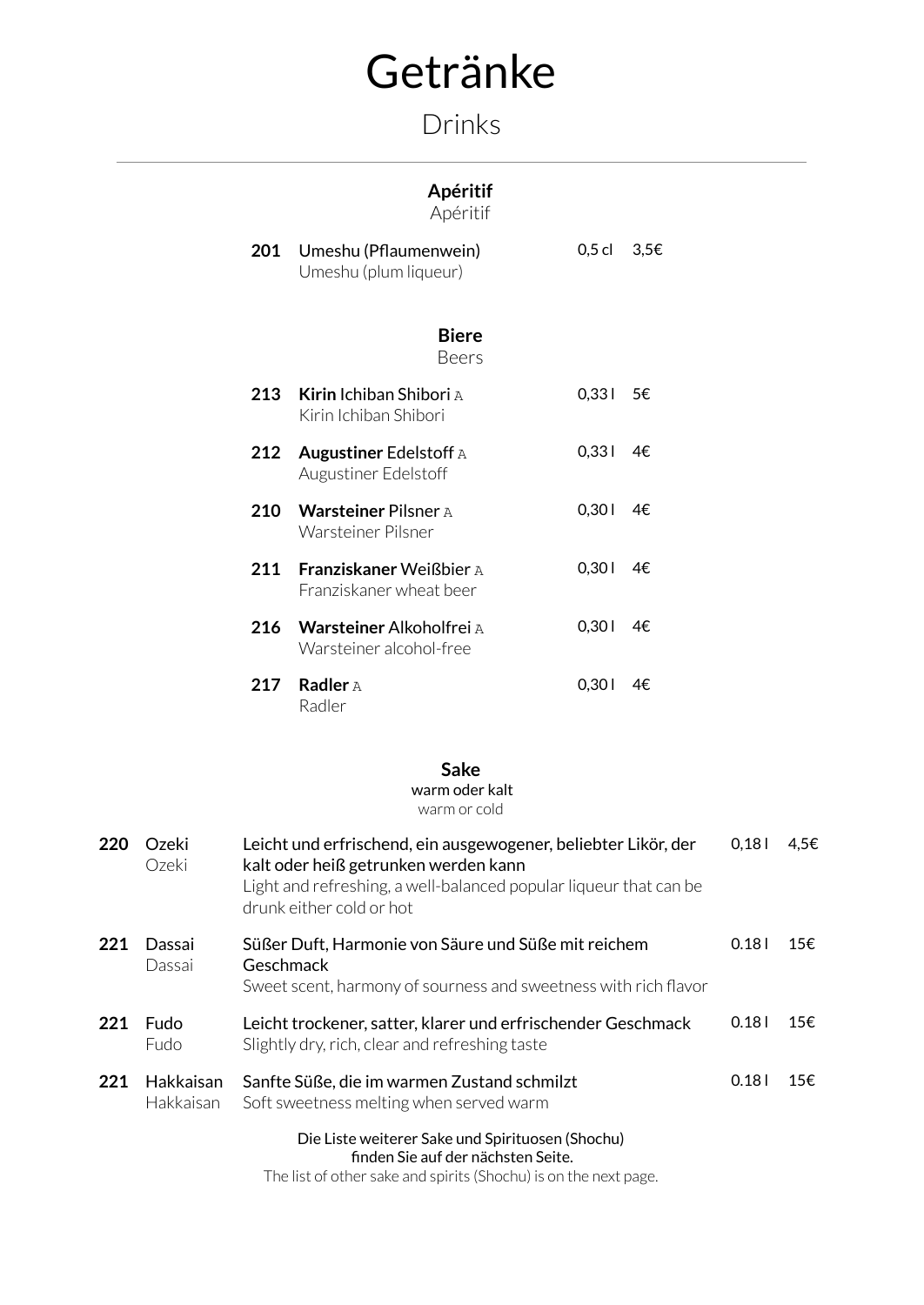# **Sake erstklassiger Qualität**

Premium Quality Sake

### 純米大吟醸 **Junmai Dai Ginjo**

## **Shochu Japanischer Schnaps**

Shochu Japanese Liqueur

### **Süßkartoffeln** Sweet Potatoes

| 不動<br>kalt / cold         | Fudo aus Chiba<br>Fudo from Chiba                                           | 0.181 | 15€ | 黒霧島<br>Kurokirishima aus<br>Miyazaki<br>Kurokirishima from<br>Miyazaki |                                                       | 5cl | 6€ |
|---------------------------|-----------------------------------------------------------------------------|-------|-----|------------------------------------------------------------------------|-------------------------------------------------------|-----|----|
| 獺祭<br>kalt / cold         | Dassai aus Yamaguchi<br>Dassai from Yamaguchi                               | 0.18  | 15€ | 一刻者                                                                    | Ikkomon aus Kagoshima<br>Ikkomon from Kagoshima       | 5cl | 8€ |
| 北雪<br>kalt / cold         | Hokusetsu aus Niigata<br>Hokusetsu from Niigata                             | 0.181 | 15€ | 赤兎馬                                                                    | Sekitoba aus Kagoshima<br>Sekitoba from Kagoshima     | 5cl | 8€ |
| 手取川<br>吉田蔵<br>kalt / cold | Tedorigawa Yoshidakura aus Ishikawa<br>Tedorigawa Yoshidakura from Ishikawa | 0.181 | 15€ | 島美人                                                                    | Shimabijin aus Kagoshima<br>Shimabijin from Kagoshima | 5cl | 6€ |
|                           | 純米吟醸<br>Junmai Ginjo                                                        |       |     | 三岳                                                                     | Mitake aus Yakushima<br>Mitake from Yakushima         | 5cl | 6€ |
| 〆張鶴<br>純<br>kalt / cold   | Shimehari Zuru Jun aus Niigata<br>Shimehari Zuru Jun from Niigata           | 0.181 | 15€ |                                                                        | Weizen<br>Wheat                                       |     |    |
| 酔鯨<br>kalt/cold           | Suigei aus Kochi<br>Suigei from Kochi                                       | 0.181 | 15€ | いいちこ                                                                   | lichiko aus Oita<br>Iichiko from Oita                 | 5cl | 6€ |
|                           | 特別純米<br>Tokubetsu Junmai                                                    |       |     | 神の河                                                                    | Kannoko aus Kagoshima<br>Kannoko from Kagoshima       | 5cl | 6€ |
| 田酒<br>kalt/cold           | Denshu aus Aomori<br>Denshu from Aomori                                     | 0.181 | 15€ |                                                                        |                                                       |     |    |
| 浦霞<br>kalt / cold         | Urakasumi aus Miyagi<br>Urakasumi from Miyagi                               | 0.18  | 15€ |                                                                        |                                                       |     |    |
|                           | 本醸造<br>Hon Jo Zo                                                            |       |     |                                                                        |                                                       |     |    |
| 八海山<br>warm/<br>warm      | Hakkaisan aus Niigata<br>Hakkaisan from Niigata                             | 0.181 | 15€ |                                                                        |                                                       |     |    |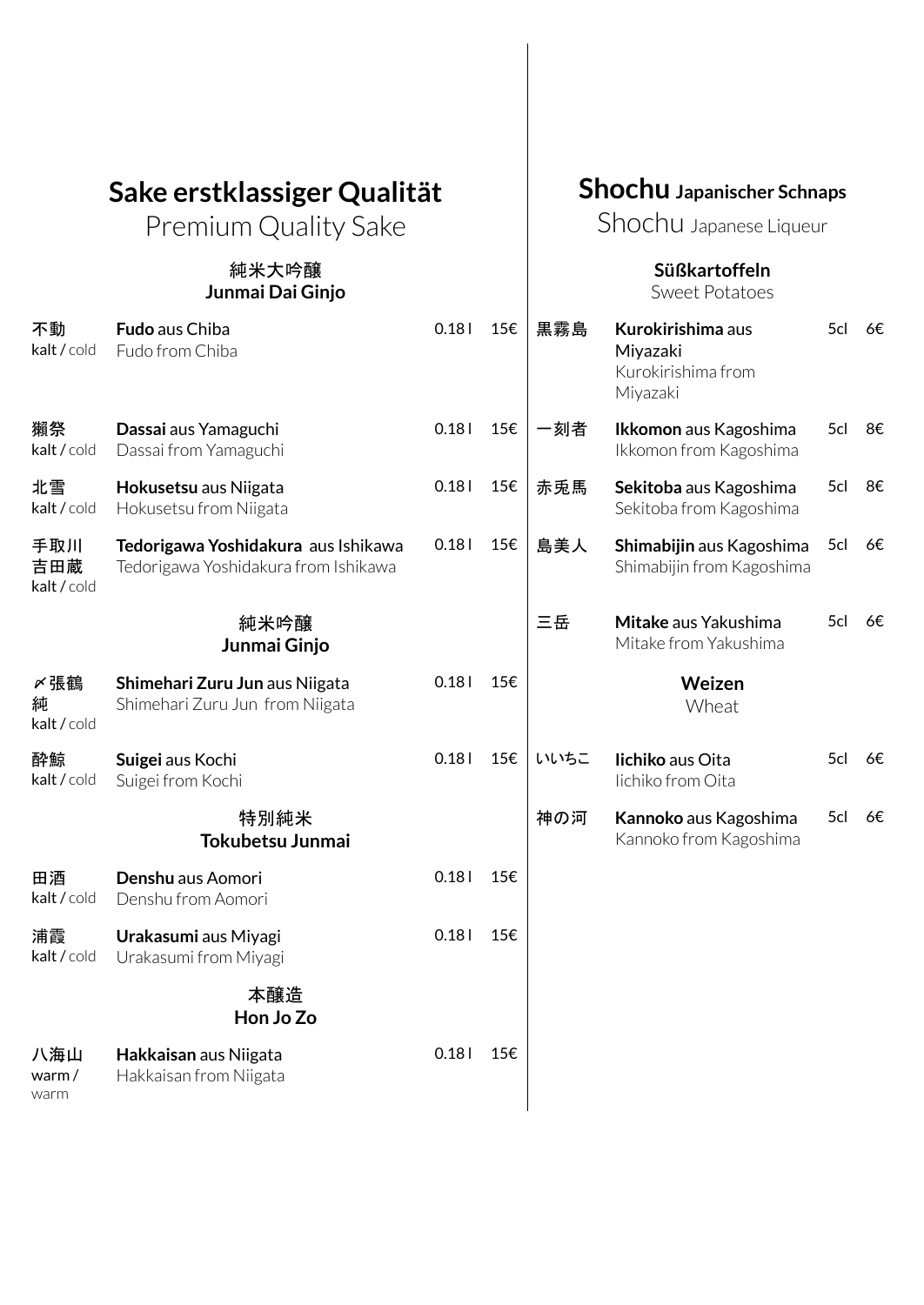### **Offene Weißweine**

White Wines by the Glass

|                         | 260 Chardonnay<br>Porta Leoni, IGT                                     | 0.21 | 4,5€ |  |  |  |  |  |
|-------------------------|------------------------------------------------------------------------|------|------|--|--|--|--|--|
| 261                     | <b>Pinot Grigio</b><br>Vignetti Pittaro                                | 0.21 | 6,5E |  |  |  |  |  |
|                         | <b>Offene Rotweine</b><br>Red Wines by the Glass                       |      |      |  |  |  |  |  |
|                         | 270 Pian Di Rèmole<br>Frescobaldi Toscana                              | 0,21 | 7€   |  |  |  |  |  |
| Weinschorle<br>Spritzer |                                                                        |      |      |  |  |  |  |  |
|                         | 276 Weißweinschorle                                                    | 0,41 | 6,5E |  |  |  |  |  |
|                         | Weißweine<br>White Wines                                               |      |      |  |  |  |  |  |
| 280                     | Weißer Burgunder, QmP, Franken trocken<br>Weingut Schloss Sommerhausen |      | 35€  |  |  |  |  |  |
| 281                     | Riesling, QmP, Mosel trocken<br>Maximin Grünhaus                       |      | 40€  |  |  |  |  |  |
| 286                     | I Frati Lugana, DOC VIDE<br>Cá del Frati                               |      | 40€  |  |  |  |  |  |
| 290                     | Bourgogne blanc Baron de "R" Chardonney<br>André Ziletener, AC         |      | 38€  |  |  |  |  |  |
| 291                     | <b>Chablis, Le Chanfleure</b><br>Louis Latour                          |      | 50€  |  |  |  |  |  |
|                         | Schaumwein<br>Sparkling Wines                                          |      |      |  |  |  |  |  |
| 301                     | <b>Prosecco</b> Case Bianche DOCG<br>Conegliano Voldobbiadene          |      | 30€  |  |  |  |  |  |